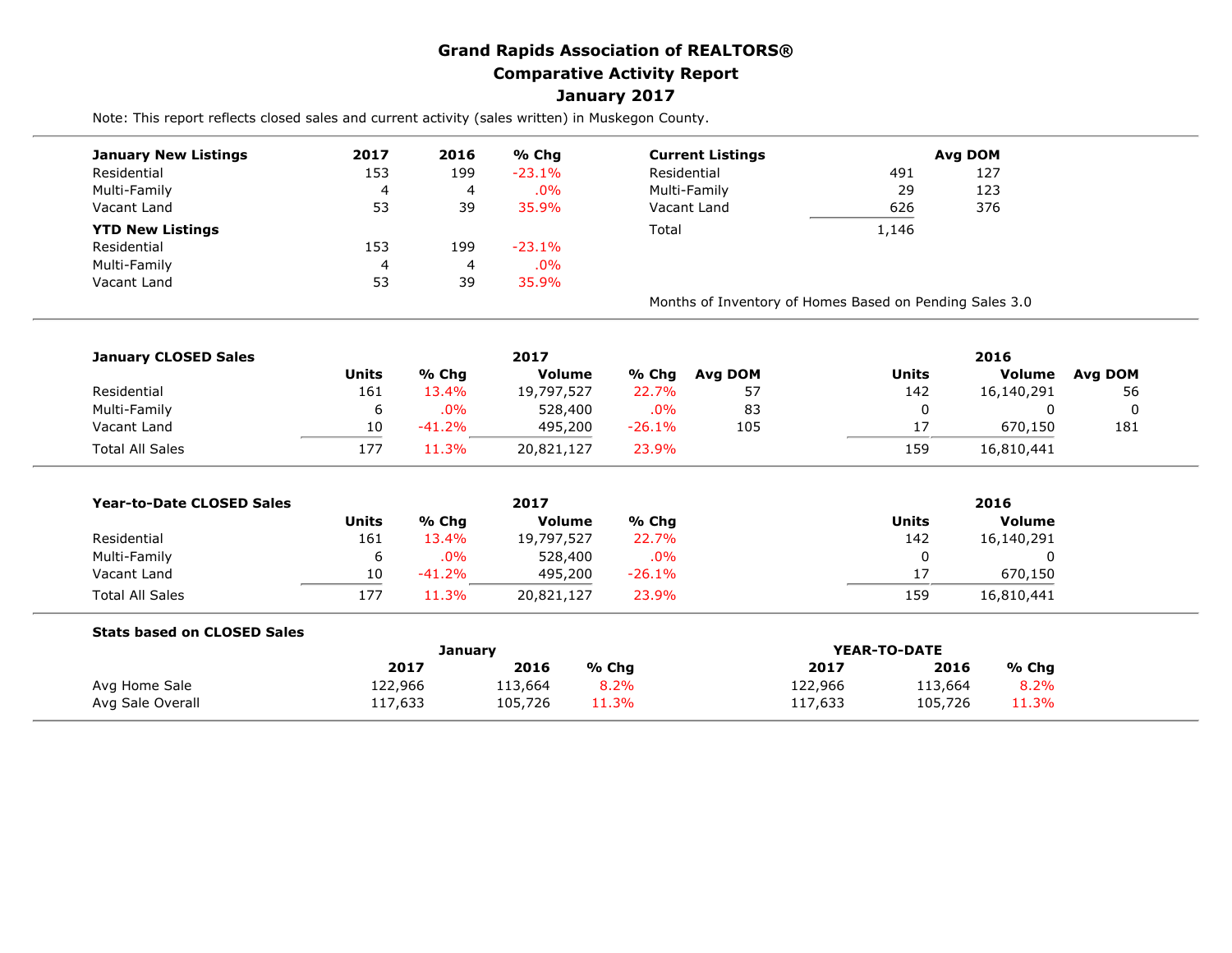| <b>January Pending Sales</b>        |              |                | 2017          |         | 2016         |         |              |               |         |
|-------------------------------------|--------------|----------------|---------------|---------|--------------|---------|--------------|---------------|---------|
|                                     | <b>Units</b> | % Chg          | <b>Volume</b> | % Chg   | Avg DOM      |         | <b>Units</b> | Volume        | Avg DOM |
| Residential                         | 164          | 7.2%           | 19,689,296    | 11.0%   | 77           |         | 153          | 17,743,389    | 64      |
| Multi-Family                        | 2            | 100.0%         | 182,900       | 238.7%  | 203          |         |              | 54,000        | 45      |
| Vacant Land                         | 12           | $-52.0%$       | 583,300       | $-8.3%$ | 251          |         | 25           | 636,200       | 199     |
| <b>Total All Sales</b>              | 178          | $-0.6\%$       | 20,455,496    | 11.0%   |              |         | 179          | 18,433,589    |         |
|                                     |              |                |               |         |              |         |              |               |         |
| <b>Year-to-Date PENDING Sales</b>   |              |                | 2017          |         |              |         |              | 2016          |         |
|                                     | <b>Units</b> | % Chg          | <b>Volume</b> | % Chg   |              |         | <b>Units</b> | <b>Volume</b> |         |
| Residential                         | 164          | 7.2%           | 19,689,296    | 11.0%   |              |         | 153          | 17,743,389    |         |
| Multi-Family                        | 2            | 100.0%         | 182,900       | 238.7%  |              |         |              | 54,000        |         |
| Vacant Land                         | 12           | $-52.0%$       | 583,300       | $-8.3%$ |              |         | 25           | 636,200       |         |
| <b>Total All Sales</b>              | 178          | $-0.6\%$       | 20,455,496    | 11.0%   |              |         | 179          | 18,433,589    |         |
| <b>Stats based on PENDING Sales</b> |              |                |               |         |              |         |              |               |         |
|                                     |              | <b>January</b> |               |         | YEAR-TO-DATE |         |              |               |         |
|                                     |              | 2017           | 2016          | % Chg   |              | 2017    | 2016         | % Chg         |         |
| Avg Home Sale                       | 120,057      |                | 115,970       | 3.5%    |              | 120,057 | 115,970      | 3.5%          |         |
| Avg Sale Overall                    | 114,919      |                | 102,981       | 11.6%   |              | 114,919 | 102,981      | 11.6%         |         |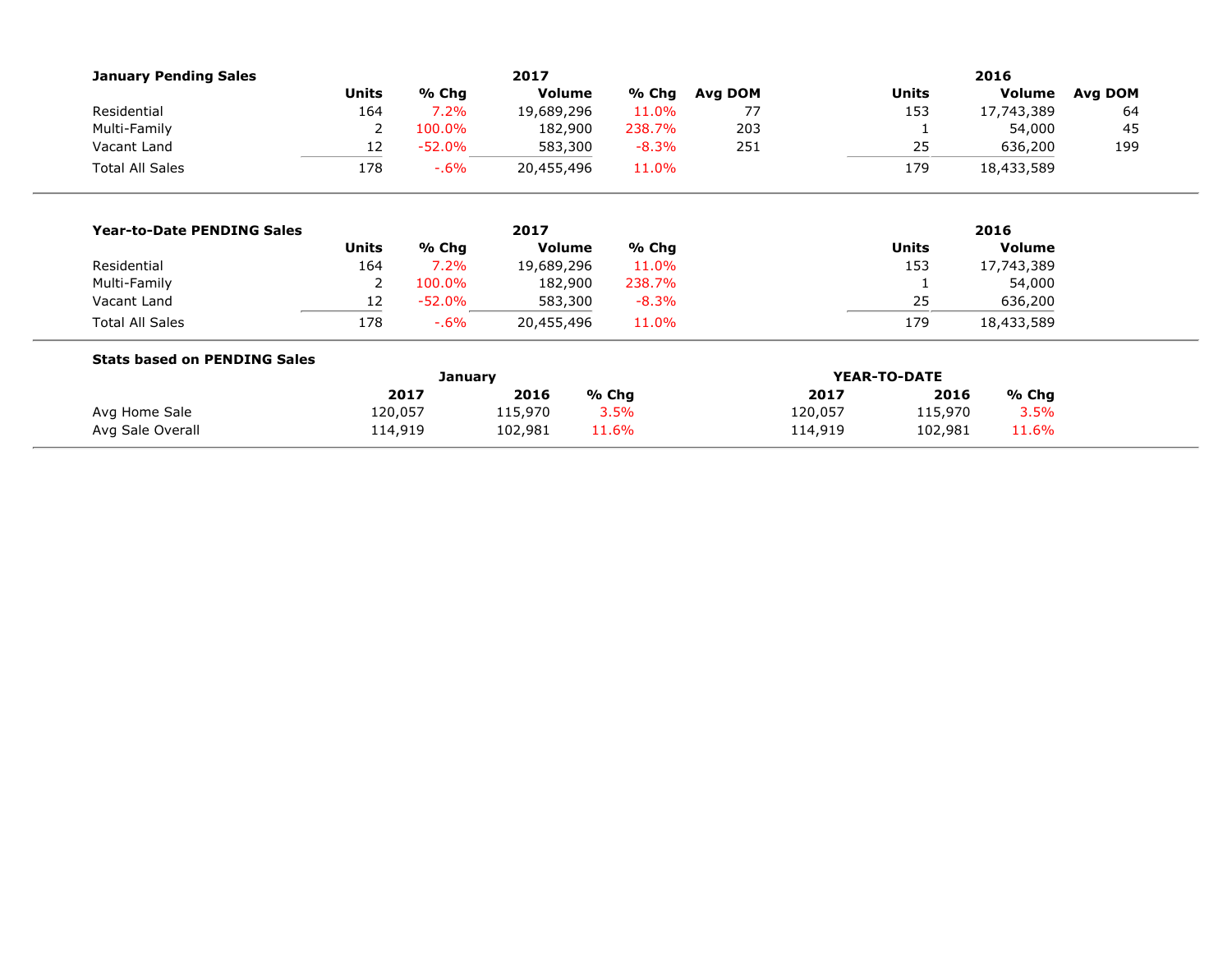## **2017 Sales of Residential Single Family Homes by Price Class**

|                    |               | <b>January</b> |         |               |               | <b>YTD</b>    |         |               |
|--------------------|---------------|----------------|---------|---------------|---------------|---------------|---------|---------------|
|                    | <b>Closed</b> | $\frac{9}{0}$  | Pending | $\frac{1}{2}$ | <b>Closed</b> | $\frac{1}{2}$ | Pending | $\frac{1}{2}$ |
| Under to 19,999    | 6             | 3.7            | 10      | 6.1           | 6             | 3.7           | 10      | 6.1           |
| 20,000 to 29,999   |               | 4.3            | 10      | 6.1           |               | 4.3           | 10      | 6.1           |
| 30,000 to 39,999   | 4             | 2.5            | 3       | 1.8           | 4             | 2.5           | 3       | 1.8           |
| 40,000 to 49,999   |               | 4.3            |         | 4.3           |               | 4.3           |         | 4.3           |
| 50,000 to 59,999   | 9             | 5.6            | 10      | 6.1           | 9             | 5.6           | 10      | 6.1           |
| 60,000 to 69,999   | 9             | 5.6            | 5       | 3.0           | 9             | 5.6           | 5       | 3.0           |
| 70,000 to 79,999   | 14            | 8.7            | 11      | 6.7           | 14            | 8.7           | 11      | 6.7           |
| 80,000 to 89,999   | 6             | 3.7            | 14      | 8.5           | 6             | 3.7           | 14      | 8.5           |
| 90,000 to 99,999   | 5             | 3.1            | 10      | 6.1           | 5             | 3.1           | 10      | $6.1$         |
| 100,000 to 119,999 | 15            | 9.3            | 20      | 12.2          | 15            | 9.3           | 20      | 12.2          |
| 120,000 to 139,999 | 27            | 16.8           | 15      | 9.1           | 27            | 16.8          | 15      | 9.1           |
| 140,000 to 159,999 | 13            | 8.1            | 13      | 7.9           | 13            | 8.1           | 13      | 7.9           |
| 160,000 to 179,999 | 8             | 5.0            | 5       | 3.0           | 8             | 5.0           | 5       | 3.0           |
| 180,000 to 199,999 | 9             | 5.6            | 10      | 6.1           | 9             | 5.6           | 10      | 6.1           |
| 200,000 to 249,999 | 14            | 8.7            | 9       | 5.5           | 14            | 8.7           | 9       | 5.5           |
| 250,000 to 299,999 | 4             | 2.5            | 6       | 3.7           | 4             | 2.5           | 6       | 3.7           |
| 300,000 to 399,999 |               | .6             | 4       | 2.4           |               | .6            | 4       | 2.4           |
| 400,000 to 499,999 | 3             | 1.9            |         | .6            | 3             | 1.9           |         | .6            |
| 500,000 to 599,999 | 0             | .0             |         | .6            | 0             | .0            |         | .6            |
| 600,000 to 699,999 | 0             | .0             | 0       | $\cdot$ 0     | 0             | .0            | 0       | .0            |
| 700,000 to 799,999 | 0             | .0             | 0       | .0            | 0             | .0            | 0       | .0            |
| 800,000 to 899,999 | 0             | $\cdot$ 0      | 0       | .0            | 0             | .0            | 0       | 0.            |
| 900,000 to 999,999 | 0             | .0             | 0       | $\cdot$ 0     | 0             | .0            | 0       | .0            |
| 1,000,000 or over  | 0             | $\cdot 0$      | 0       | .0            | 0             | .0            | 0       | .0            |